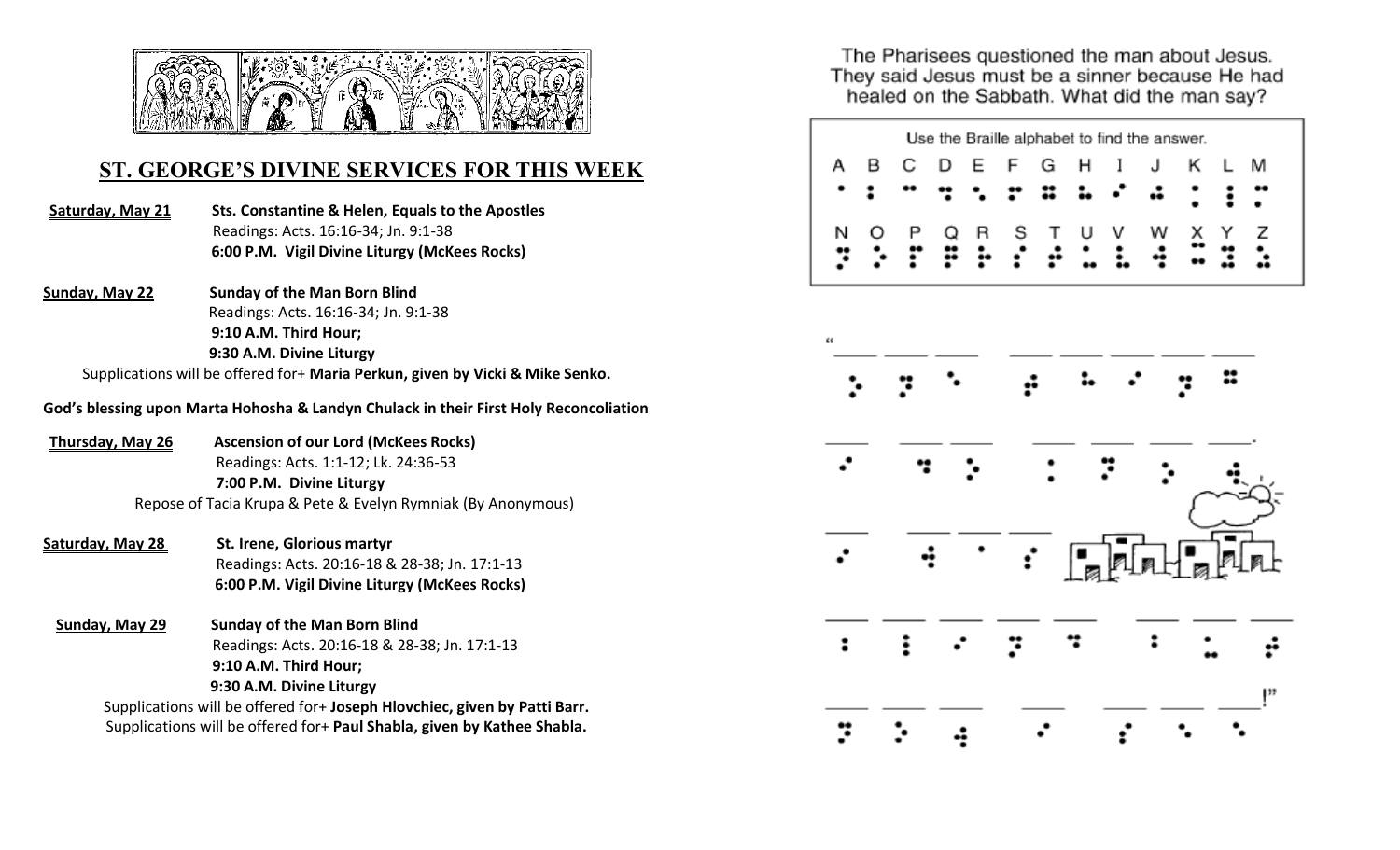

This upcoming week we will celebrate the Feast of the Ascension of Our Lord. Together we have come to the last day of Christ's physical presence on earth. This marks the fulfillment of all things, since His Conception at the Annunciation to the Holy Virgin, His Birth and all the events of His earthly life, recorded for us in the Gospels. This Feast Day is a day of victory, fulfillment of all victories.

We should note, however, that all these victories of Christ over Satan, death and sin are accomplished in humility. Let us start with Bethlehem… There was, as we would say now, no media. All happened in obscurity, lowliness and poverty, as the Savior of mankind was born in a cave, lying near the ox and the

donkey. At His Crucifixion also there was no glory: on the contrary, there was shame, thieves, reviling, mockery, bodily death, a lonely death. At His Resurrection nobody saw anything. The women who saw the empty tomb were not even believed. Only a few dozen believers came to believe in the first few weeks after His Resurrection. So also at His Ascension the only witnesses were His Mother and the eleven disciples amid the obscure olives groves on the Mount outside the City.

We see that all the great events, all the victories, of the life of Christ were accompanied by humility. This is because in the Church victory is humility. Every act of humility is a victory over the pride of Satan.

And in order to grant us the opportunity for humility, at the last event of His physical presence amongst us, Christ gives us two things: He comforts us and the disciples with the promise of the Holy Spirit at Pentecost, who will guide us into all truth, into all humility. Next, through His holy angels, He reminds us that as He ascends, so He will return, with angels and a cloud of glory. Christ reminds us that He will return in His second and glorious coming to judge all the earth. When Our Lord ascends, He promises us the Holy Spirit. When Our Lord descends at the second coming, He will come in glory as the Victor-Conqueror over death.



# *May 22, 2022*

Sixth Sunday after Pascha - Sunday of the Man Born Blind. Octoechos Tone 5. The Holy Martyr Basiliscus (286-305)

*Changeable Part: Pages 14-15 In the Booklet of Changeable Parts (Small white book)*

# <u>na sus wa sus wa wa sus wa sus wa sus</u><br>Dan sus wa sus wa wa sus wa sus wa

## *Christ is Risen!!*

*We continue to celebrate the Resurrection and, on this Sunday, we lift up our hearts in prayer for four wonderful children who are celebrating their First Reconciliation today. They are Marta Hohosha and Landyn Chulack. These children have reached what is called "the age of discretion," that is, they know the difference between right and wrong, and are able to take responsibility for their actions. During this academic year they have undergone special instructions and preparations to take on that responsibility for their actions and their relationship with Christ through the Mystery of Confession.* 

*We thank the parents of our children and our Religious Education Instructor, Mrs. Motria Hodowanets for teaching and preparing all our children for this special day in their lives. As a parish family let us rejoice as we celebrate the First Reconciliation of our children. Let us offer a prayer on this Sunday for all of our children that participate actively in the life of St. George's.*